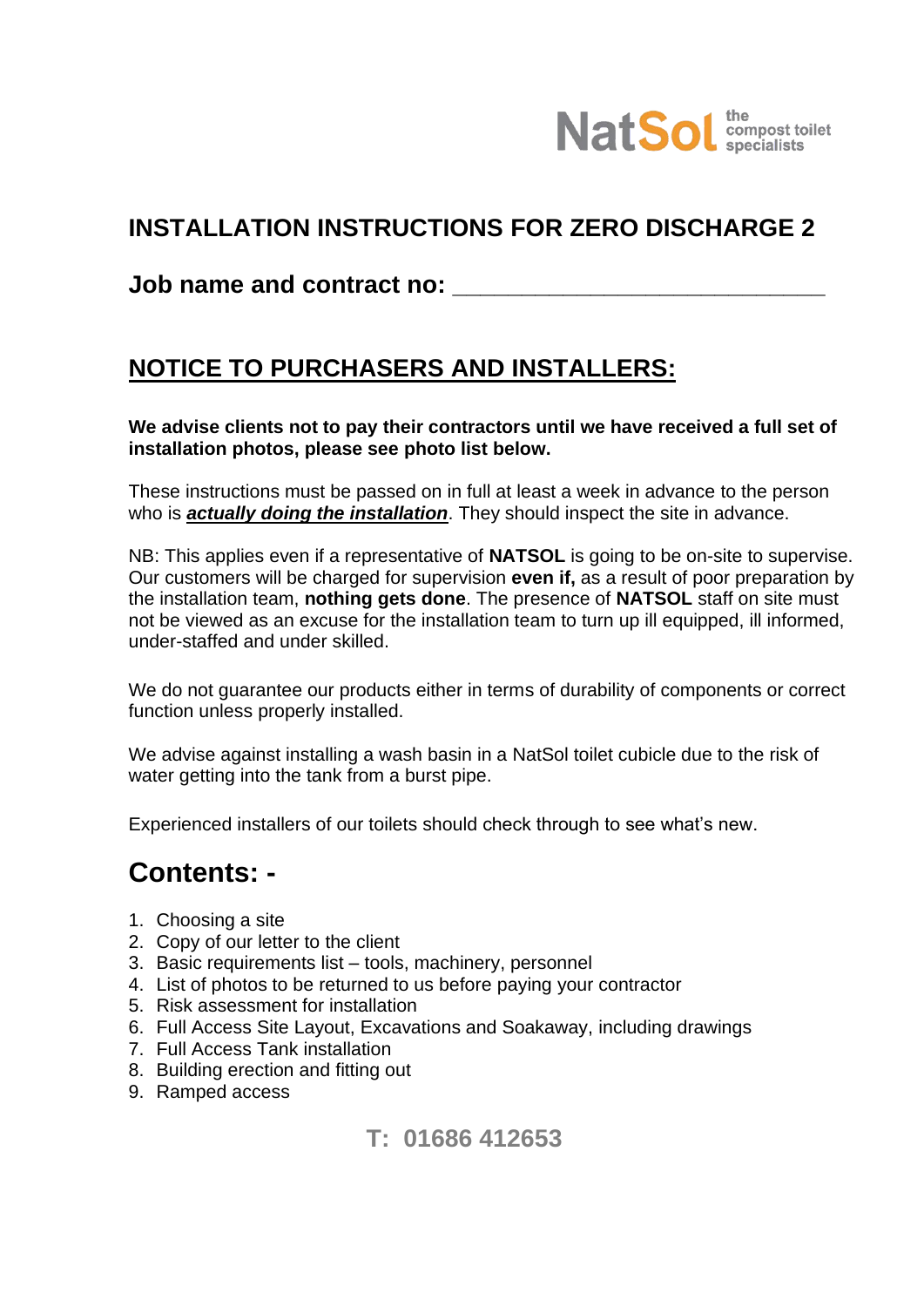

## **Choosing a site for your NatSol Full Access Zero Discharge Type 2**

**It is important to take time choosing a suitable site on which to install a Full Access toilet. Poor siting can result in difficult access for maintenance and may result in the toilet not functioning. It may also make disabled access impossible.** 

Follow these points to select an appropriate location:

- 1. The ventilation cowl on the top of the toilet building needs air flow to work and must not be close to branches. It should be able to rotate freely at all times. The ventilation cowl is 4m above the toilet cubicle floor.
- 2. If the only option for a toilet install is on sloping ground it may be worthwhile levelling the ground prior to starting work. Ensure this doesn't create a risk of land slippage against the toilet building after installation. If it is necessary put in retaining boards or walls on the uphill side of the toilet.
- 3. A NatSol Full Access toilet should be sited where there is sufficient space and appropriate ground conditions (with regard to slope and subsidence risk) to install a disabled access ramp in accordance with Building Regulations - **even if such a ramp is not immediately required.** The NatSol Full Access toilet is provided as disabled accessible as standard. NatSol does not provide ramps as each installation will depend on individual site topography. In our **Installation Instructions** the page titled **Ramped access** gives some practical guidance to both contractors and clients on the construction of ramps which comply under UK regulations but the contractor must consult the regulations and NatSol cannot be held responsible if the contractor constructs a ramp which is not compliant. Please see below for guidance on what to do if it is deemed that a ramp will never be required, and on how to check and compile quotations for ramps.
- 4. **Clients and contractors are strongly advised to consult NatSol if there are any doubts as to whether a site is suitable. Free advice is available.**

## **Agreeing on ramps for Full Access toilets**

The NatSol Full Access toilet is provided as disabled accessible as standard. NatSol does not provide ramps as each installation will depend on individual site topography. This document advises NatSol clients and contractors on what to say about ramps in the quotation and on what to do if the client does not require one.

#### Advice for clients:

If you ask your contractor to quote for a ramp then you should specify whether you want it to be Doc M compliant (wheelchair accessible) in accordance with building regulations. When you receive your quote check the wording carefully in this regard.

#### **If you do not envisage ever requiring compliant disabled access you must say so in writing to both the contractor and NatSol.**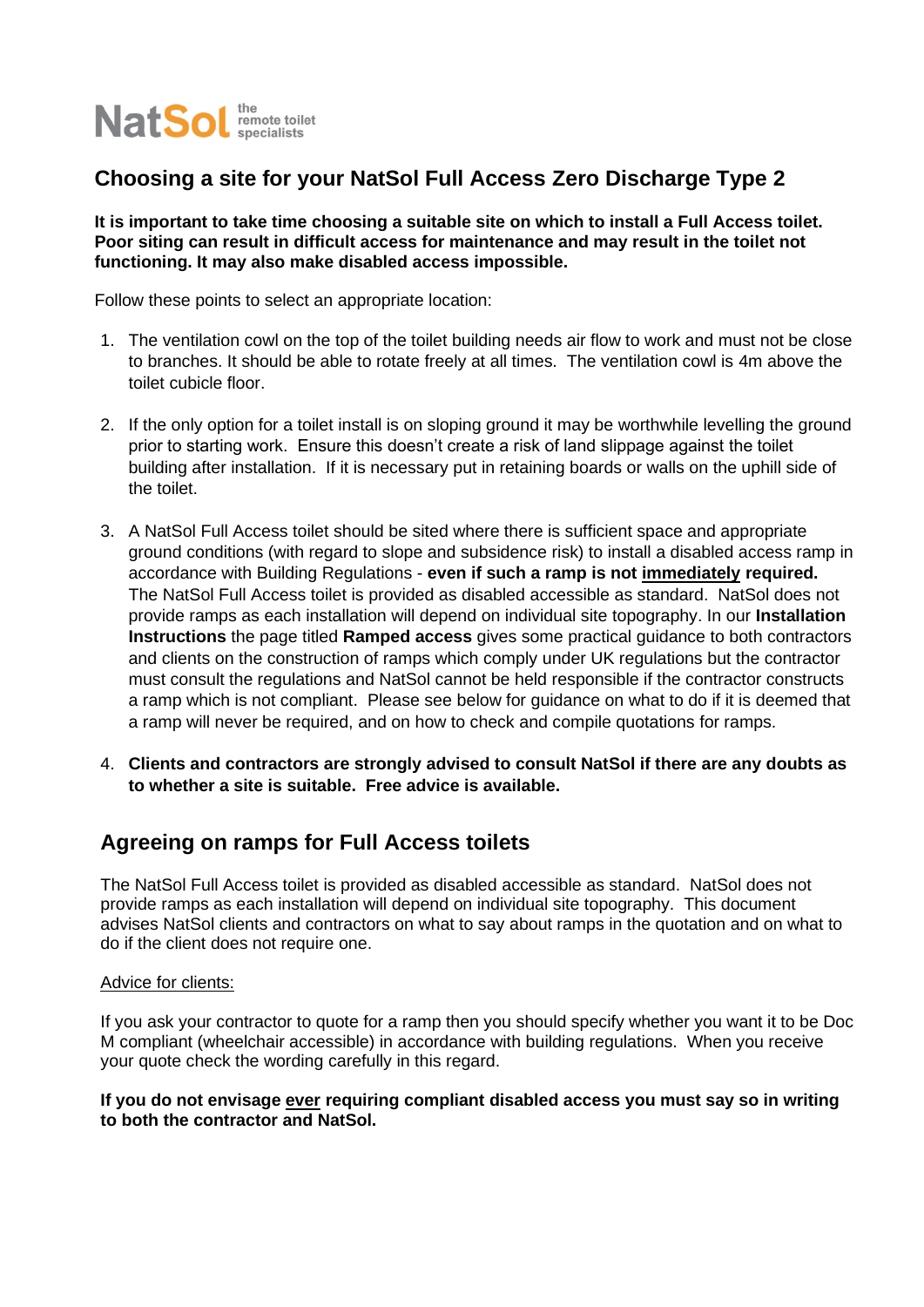#### Advice for contractors:

If a NatSol client asks you to quote for a ramp for a Full Access toilet then by default the ramp should comply with Doc M standards in accordance with building regulations. Be sure that you are clear in your quotation whether or not it will comply. If your client doesn't want it to comply, or you don't intend your price to cover the cost of a Doc M compliant ramp, make this clear in the wording of the quote. Otherwise the client will have a reasonable expectation that the ramp will comply and the matter could be legally contested.

# COPY OF LETTER TO CLIENT:

Dear Client……..

### **INSTALLATION PROCEDURE FOR FULL ACCESS ZERO DISCHARGE TOILET**

NatSol does not usually carry out installation of its products. We can offer *supervision* of installation for an agreed fee should this be deemed essential. In most cases we hope to avoid supervision in order to minimise costs.

We are, of course, very concerned that installations are carried out to a high standard. To ensure this happens it is essential that you appoint a **competent builder** to carry out the work.

Installation typically requires a 4 tonne machine, or larger, to off-load the tank from the delivery lorry, to carry out excavation and to lower the tank into the ground. Installation of the tank and building requires general building skills and at least three persons on site not including anyone in a purely supervisory role.

You should choose a contractor who is familiar with all relevant **health and safety procedures** for the work involved and who will read our **installation instructions** and **risk assessment** thoroughly before the installation day**.** The instructions tell the contractor what tools, equipment and materials he/she must supply. **It is essential the contractor turns up, properly equipped, on the day arranged otherwise the delivery lorry will have to return to the depot with the tank and you will have to pay for a second delivery.**

We can also assist in the following ways: -

- 1. In parts of the country where we know of a contractor experienced in installing our products we can make their contact details known to you on request.
- 2. We ensure that full installation instructions are sent out in advance to contractors and that we are available to discuss these in advance of installation.
- 3. We endeavour to be available by phone on the day of installation to answer any questions that may arise.

**Whether or not you use a contractor to complete your installation our product guarantee is subject to us receiving a set of specified photographs as a way of assessing the quality of installation.** This is not necessary in cases where NatSol has supervised the entire installation process. We recommend that these photographs are checked by us **before you pay your contractor.** The contractor should be informed by you in advance of the intention to use photographs as a way of assessing the quality of their work.

Having said this it must be understood that the contract for the installation is between you, the client, and the contractor and that if the product is badly installed **NatSol cannot accept any responsibility whatsoever** unless it can be proven that components were missing at the time of delivery or were defective.

Please contact us if you have concerns about any issues above.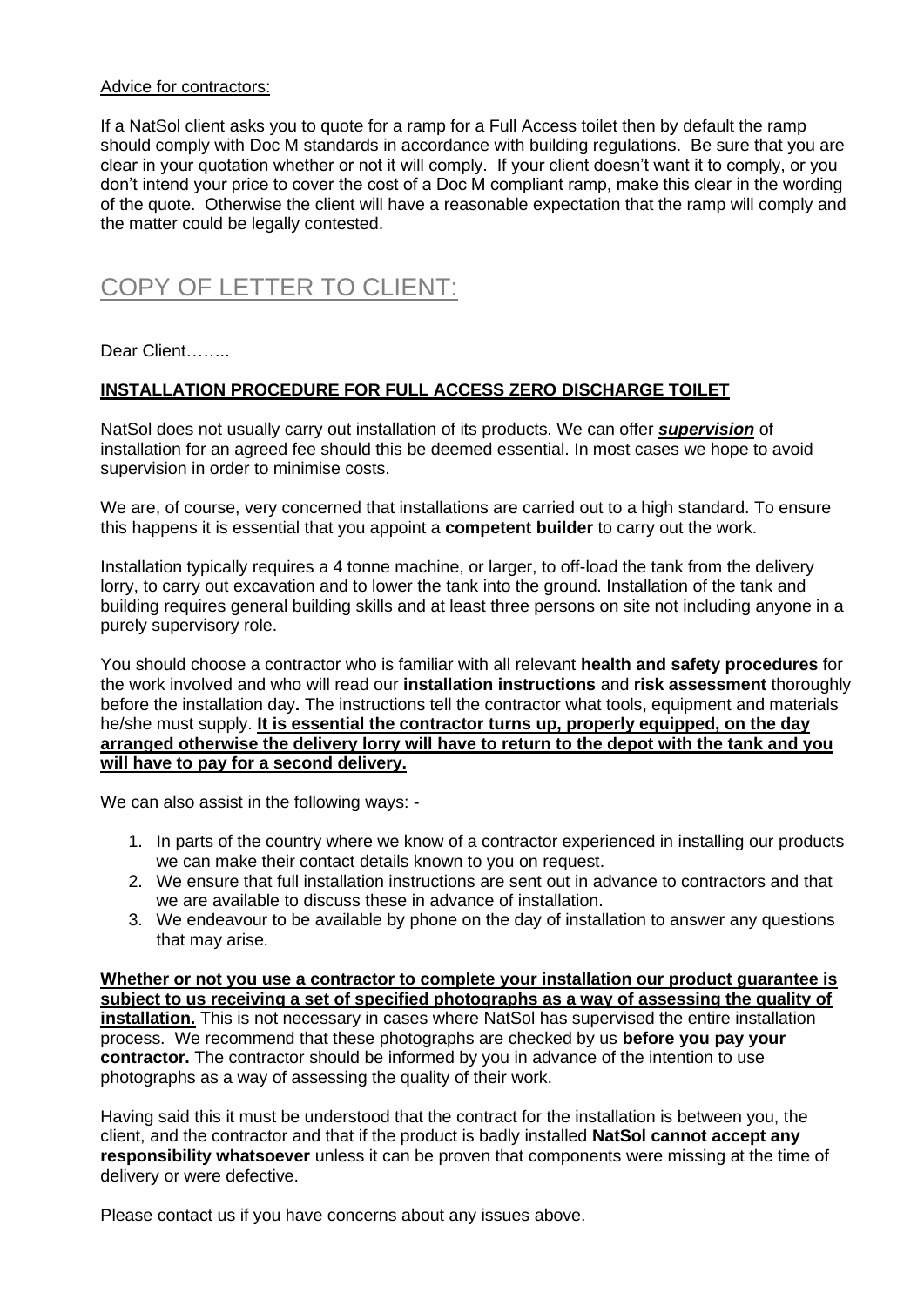# **NATSOL - ZERO DISCHARGE TOILETS**

### **SUMMARY OF MATERIALS, TOOLS AND PERSONNEL REQUIREMENTS –**

### **Black items concern the tank. Blue items concern the building erection and fitting out.**

### **1. Materials required - NOT supplied by NATSOL:**

- a.  $0.5 \text{ m}^3$  of concrete as bedding layer for tank [C20P to BS 5328 (1:2:4 mix)]
- **b.** 0.5 m<sup>3</sup> of concrete [as above] for haunching around base of tank
- **c.** additional 1m3 (2 tonnes) of concrete for haunching around base if heavy clay or waterlogged ground
- d. exterior finish for timber clad buildings *OS* products recommended.
- **2. General building tools & equipment including the following:**
	- **a.** safety clothing □
	- b. tape measure □
	- c. marker spray □
	- d. digger to excavate  $□$

**e.** machinery to unload 850kg from lorry and lower into ground □

- f. spades, shovels  $□$
- g. concrete mixer □
- h wheelbarrow □
- i. 50mm thick screed rails 2  $@$  2.5m long with pegs fixed at each end  $□$
- j. 2m long screeding bar  $□$
- k. long spirit level  $□$
- l. hammer □
- m. ladder to assist with building erection  $□$
- n. mastic gun □
- o. powerful cordless drill or generator and drill □
- p. socket drives for cordless or spanners □
- q. drill bits for piloting timber or metal and plastic  $□$
- r. small assortment of ZP woodscrews □

#### **3. Personnel & skills required for tank installation [approx time 3 hours]:**

A machine operator, banksman and 1 or 2 others qualified in general building skills particularly wet work. The tank will need to be lifted using machinery and a **"D" shackle**. The slings are supplied by **NatSol but not the shackle**.

- **4. Personnel & skills required to erect building [approx time 3 hours]:** General qualified building skills - 4 people for erection of frames and roof, then 2 for finishing
- **5. Personnel & skills required to fit out [approx time 2 hours]:** General DIY or plumbing skills, 1 person is fine, 2 is useful.

If you have a fan driven vent rather than a passive one you will need a qualified electrician.

NB. The construction times mentioned above [points 3,4,5] are given in good faith but NatSol Ltd cannot be held responsible for the additional cost incurred by installation times in excess of these or for any other circumstances [e.g. delay in completion of the installation] which may arise as a result of extended installation times.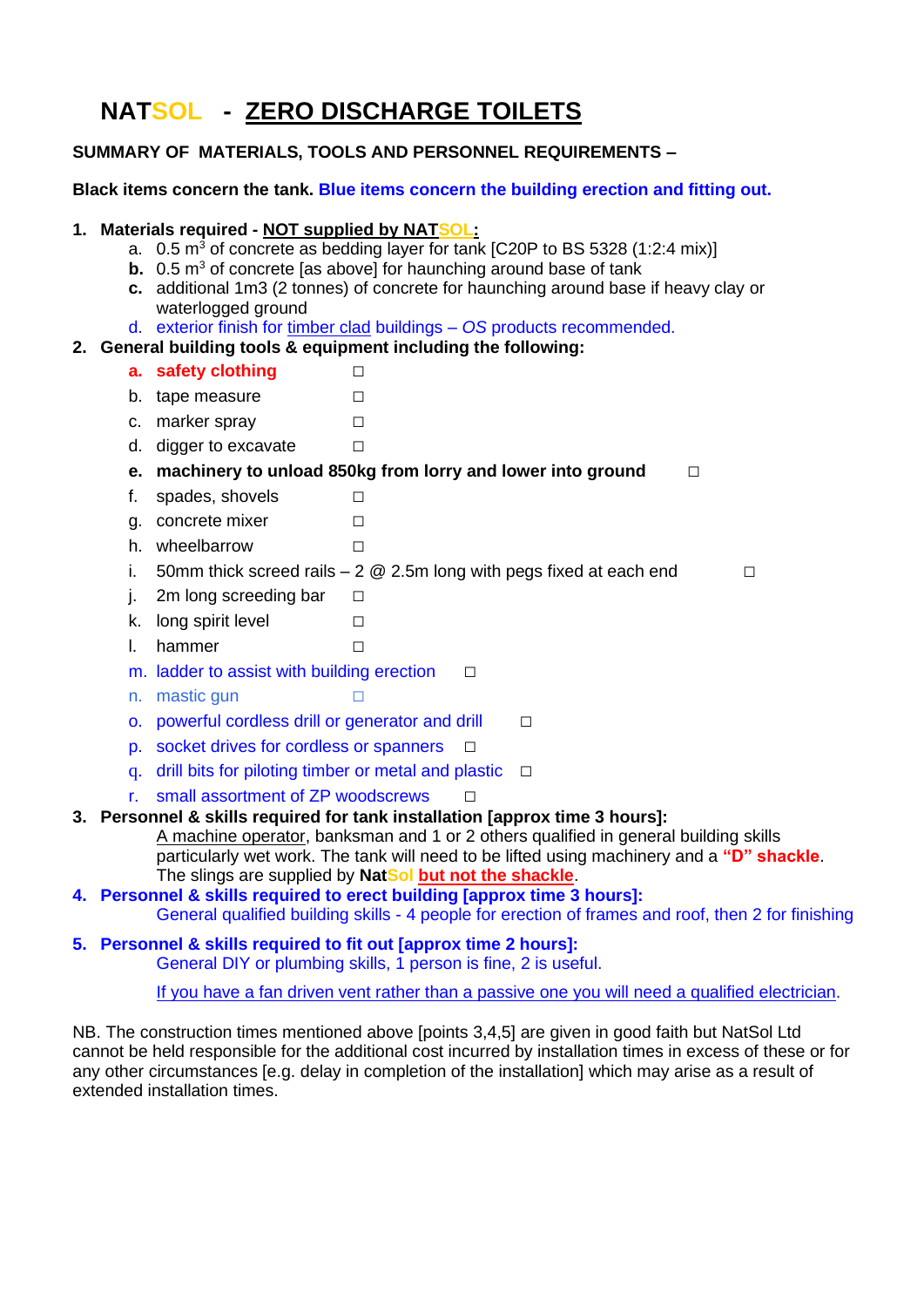### **NATSOL CHECKLIST OF INSTALLATION PHOTOS FOR ZD2 TO BE SENT TO NATSOL BEFORE PAYING YOUR CONTRACTOR AND IN ORDER TO OBTAIN OUR GUARANTEE.**

## **SOME OF THESE NEED TO BE TAKEN DURING THE INSTALLATION PROCESS**

Please use low resolution images if emailing.

- 1. The excavation and the concrete screed levelled off.
- 2. This shows the tank in the ground with concrete around. **NB: The lid is different on the ZD2.**
- 3. One of each elevation of the building from outside including, on at least one elevation, the full height of vent pipe. Corner and roof flashings should be in place. (The pictures shown are a mix from timber and metal buildings.)
- 4. Looking inside the cubicle showing fixtures and fittings showing the quality and completion of fitting out.







You may wish to send us additional photographs but please limit the total to 20 unless a specific problem has arisen with the installation which you need to illustrate.

> Company number 5624596 VAT number 869 9277 43 Units 5 & 6 Maesllan Enterprise Park, Llanidloes, Powys SY18 6DF T 01686 412653 info@natsol.co.uk www.natsol.co.uk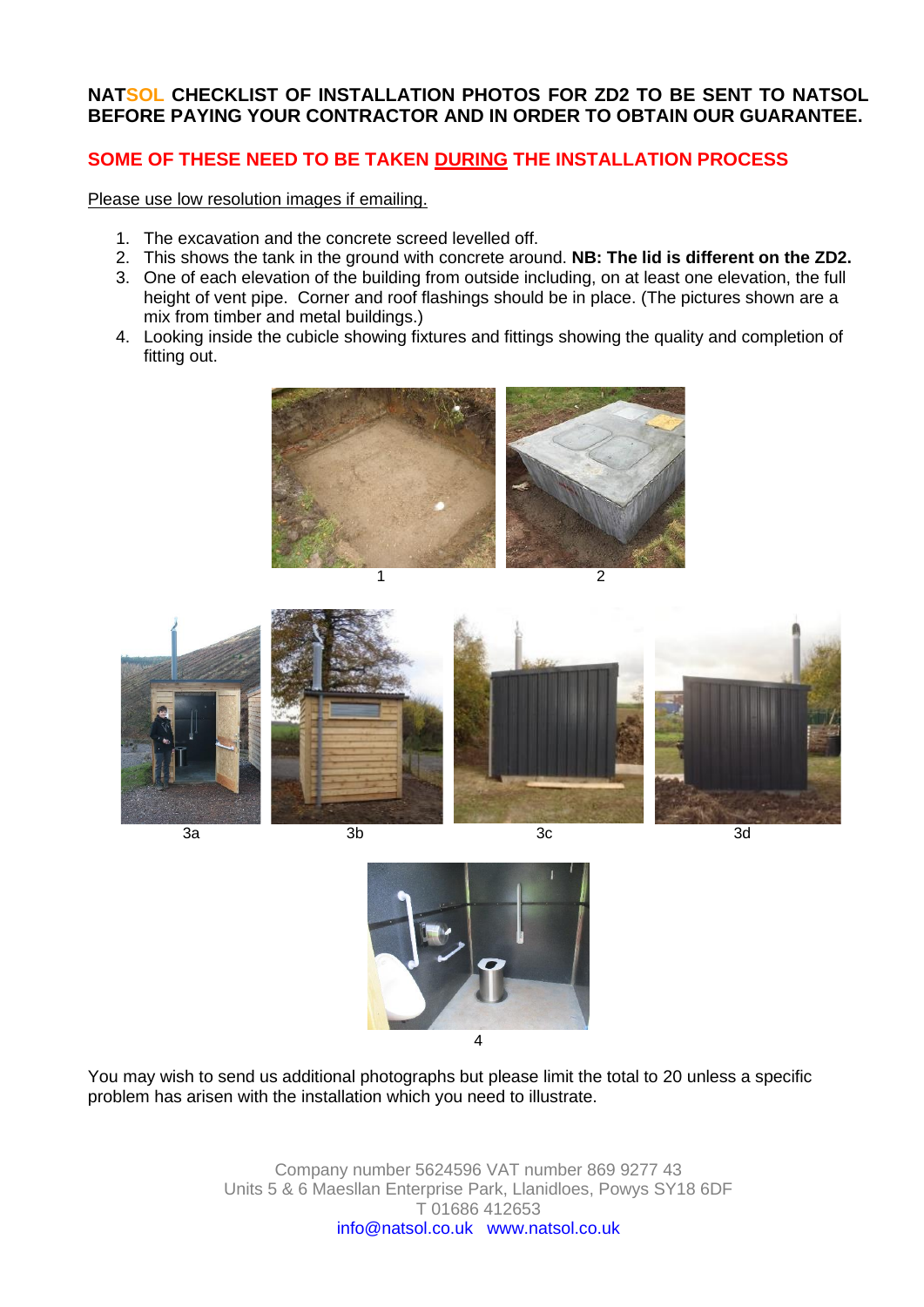|                                                                                                                                                   |                                        | RISK ASSESSMENT FOR SITE INSTALLATION OF FULL ACCESS ZERO DISCHARGE TYPE 2 & BUILDING                                                                                                                                                                                                      |                                                                      |                |          |       |  |
|---------------------------------------------------------------------------------------------------------------------------------------------------|----------------------------------------|--------------------------------------------------------------------------------------------------------------------------------------------------------------------------------------------------------------------------------------------------------------------------------------------|----------------------------------------------------------------------|----------------|----------|-------|--|
| Original                                                                                                                                          | Date: 01.01.21                         | NatSol Ltd<br>Carried out by:                                                                                                                                                                                                                                                              | Signed:                                                              |                |          |       |  |
| <b>Reviewed</b>                                                                                                                                   | Date:                                  | Carried out by:                                                                                                                                                                                                                                                                            | Signed:                                                              |                |          |       |  |
| <b>Contractors additions</b>                                                                                                                      | Date:                                  | Carried out by:                                                                                                                                                                                                                                                                            | Signed:                                                              |                |          |       |  |
| <b>Potential severity [S]</b>                                                                                                                     |                                        | Likelihood of occurrence [L]                                                                                                                                                                                                                                                               |                                                                      | Risk[SxL]      |          |       |  |
| Fatal/Major/Illness                                                                                                                               | 3                                      | Certain/More than likely                                                                                                                                                                                                                                                                   | 3                                                                    | 9              | High     |       |  |
| Injury/Lost time disability injury                                                                                                                | $\overline{\mathbf{2}}$                | Reasonably likely                                                                                                                                                                                                                                                                          | $\overline{2}$                                                       | 4 or 6         | Medium   |       |  |
| Minor injury or illness                                                                                                                           | $\mathbf{1}$                           | Seldom/Very unlikely                                                                                                                                                                                                                                                                       |                                                                      | 1,2 or 3       | Low      |       |  |
| The risk levels shown below are the residual risk if safety precautions included in our installation instructions and shown below are adhered to. |                                        |                                                                                                                                                                                                                                                                                            |                                                                      |                |          |       |  |
| <b>Significant hazards</b>                                                                                                                        | <b>Persons at risk</b>                 | <b>Existing controls</b>                                                                                                                                                                                                                                                                   | <b>Residual level of FURTHER ACTION REQ'D BY CONTRACTOR:</b><br>risk |                |          |       |  |
|                                                                                                                                                   | person/place at risk                   | Name and location of As desribed in the installation<br>instructions                                                                                                                                                                                                                       |                                                                      | <b>Action:</b> | By whom: | Date: |  |
| Manhandling building sections<br>from lorry. Risk of dropping, cuts<br>or pinching.                                                               | Clients, volunteers<br>and contractors | High visibility safety clothing and<br>gloves, hard hats and safety boots.                                                                                                                                                                                                                 | 2 [S] x 1[L] = $2$                                                   |                |          |       |  |
| Off-loading tank from lorry using<br>machinery. Tank weigh approx<br>850kg. Risk of dropping.                                                     | Contractors +<br>bystanders            | Rope off area. High visibility safety<br>clothing and gloves, hard hats and<br>safety boots. Use appropriate<br>machine for load to be lifted. Correct<br>use of D shackle [to be supplied by<br>machinery operator] and slings<br>supplied by NatSol OR use extended<br>forks on machine. | 3 [S] x 1[L] = $3$                                                   |                |          |       |  |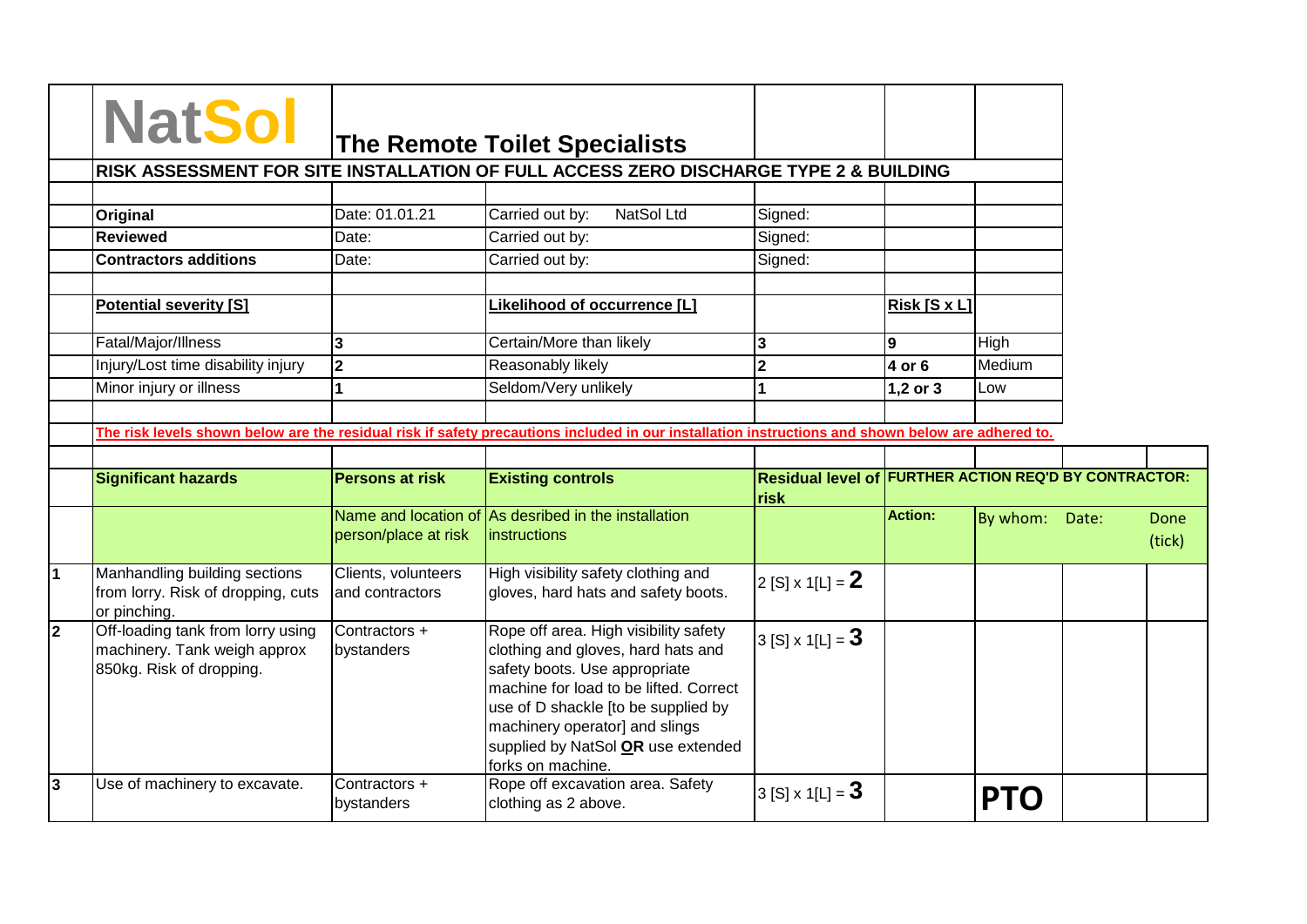| 14 | Use of cement to make concrete<br>alkaline dust                                                                          | Contractors +<br>bystanders | Use dust masks and gloves. If windy<br>use goggles. Keep bystanders clear.                                                                                                                                                 | $1[S] \times 2[L] = 2$         |  |  |
|----|--------------------------------------------------------------------------------------------------------------------------|-----------------------------|----------------------------------------------------------------------------------------------------------------------------------------------------------------------------------------------------------------------------|--------------------------------|--|--|
| 15 | Lowering tank into ground.<br>Risk of dropping.                                                                          | Contractors +<br>bystanders | Keep operating area roped off.<br>Safety clothing as in 2 above. Use<br>appropriate machine for load to be<br>lifted. Correct use of D shackle [to be<br>supplied by machinery operator] and<br>slings supplied by NatSol. | 3 [S] x 1[L] = $3$             |  |  |
|    | <b>Building erection</b>                                                                                                 |                             |                                                                                                                                                                                                                            |                                |  |  |
| l6 | Sharp edges on metal building<br>sections                                                                                | Contractors                 | Use gloves and safety boots.                                                                                                                                                                                               | 1 [S] $\times$ 2[L] = <b>2</b> |  |  |
|    | Wind blowing building over during Contractors +<br>erection                                                              | bystanders                  | Safety clothing as in 2 above.<br>Sufficient operatives to support<br>building sections manually. Use props<br>as necessary. Do not erect building in<br>strong winds.                                                     | $2$ [S] x 1[L] = <b>2</b>      |  |  |
| l8 | Wind blowing off roof before<br>fixing down.                                                                             | Contractors +<br>bystanders | Hold roof down manually as soon as it<br>is in place and fix immediately. Do not<br>fit roof in strong winds.                                                                                                              | 3 [S] x 1[L] = $3$             |  |  |
| 9  | Use of ladder to lower vent pipe<br>into building                                                                        | Contractors +<br>bystanders | Ladder to meet appropriate BS and<br>rest on level, well compacted ground.<br>Person supports ladder when in use.<br>Not to be done under windy<br>conditions. Keep bystanders clear.                                      | 3 [S] $\times$ 1[L] = <b>3</b> |  |  |
| 10 | Fitting roof edge flashings.                                                                                             | Contractors                 | As above                                                                                                                                                                                                                   | <u>1 [S] x</u> 1[L] = <b>1</b> |  |  |
| 11 | Painting of timber building -<br>fumes and splashes to eyes or<br>skin. Depends on type. Paint not<br>supplied by NatSol | Contractors                 | Use gloves and other protective<br>clothing as seems necessary.                                                                                                                                                            | 1 [S] x 1[L] = <b>1</b>        |  |  |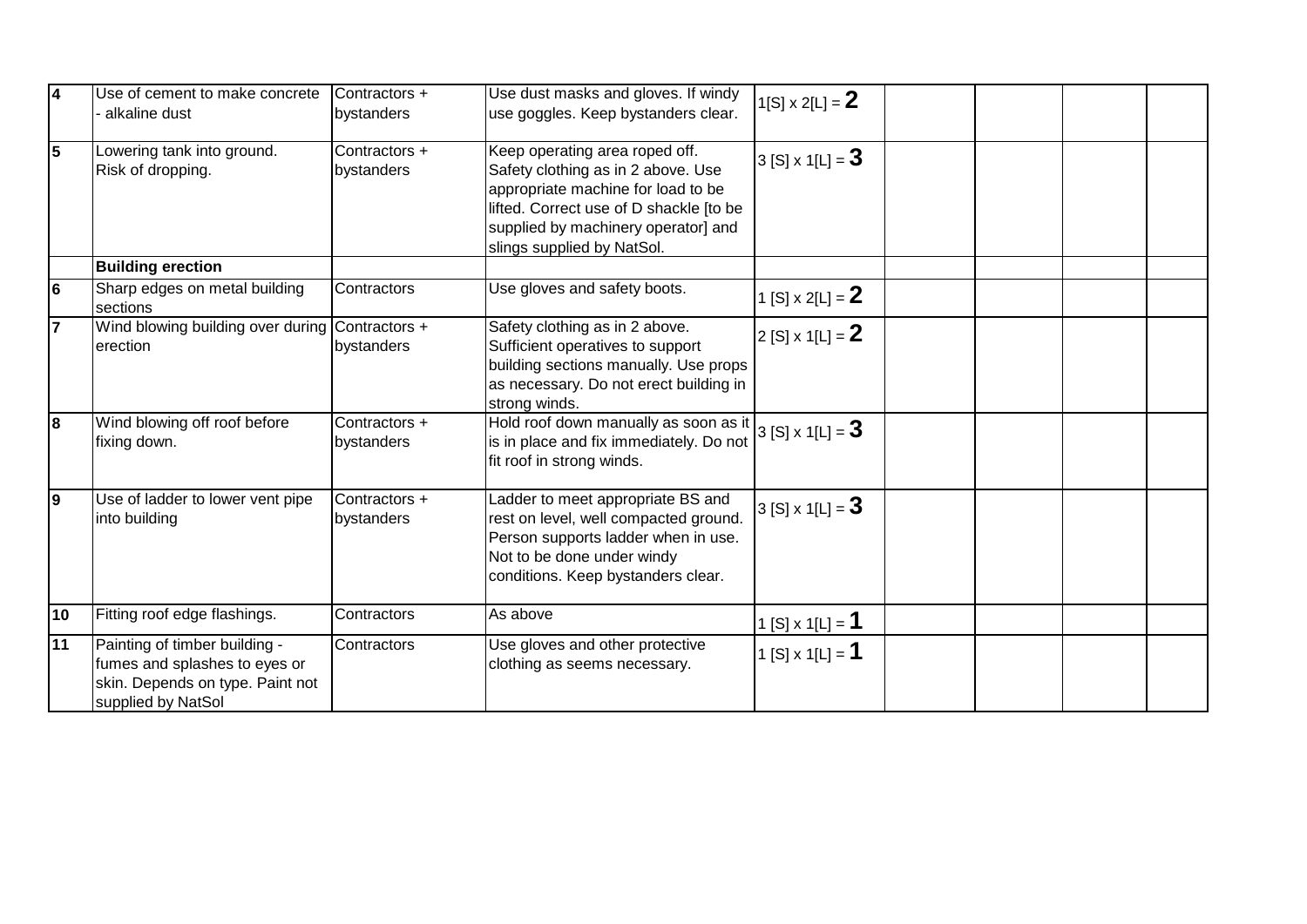# **FULL ACCESS ZD2 SITE LAYOUT and EXCAVATIONS**

The drawing included below shows **Site Dimensions** layout for the Full Access ZD2 toilet

As site conditions will vary considerably these notes are provided as an illustration of typical arrangements to assist in the planning of an installation but do not guarantee compliance with disabled access requirements for a given site.

### **Rainwater**

Although volumes of roof run-off are small, soakaways in heavy soil, or where there is a high water table may fail under conditions of sustained rainfall. **Remember that sites which are dry in summer may be waterlogged in winter.** Rainwater must be directed away from the building foundations. A rain butt could be fitted but will almost certainly overflow in winter. The soakaway required for rain could be a pit 600mm square by about 600mm deep filled with broken bricks, or similar, to a depth of 500mm. This should suffice in free draining soil but may need to be considerably larger in heavy soils. See fig 1.

A layer of geotextile excludes soil and the pipe enters just beneath this.



Figure 1. Rainwater soakaway.

**T:01686 412653**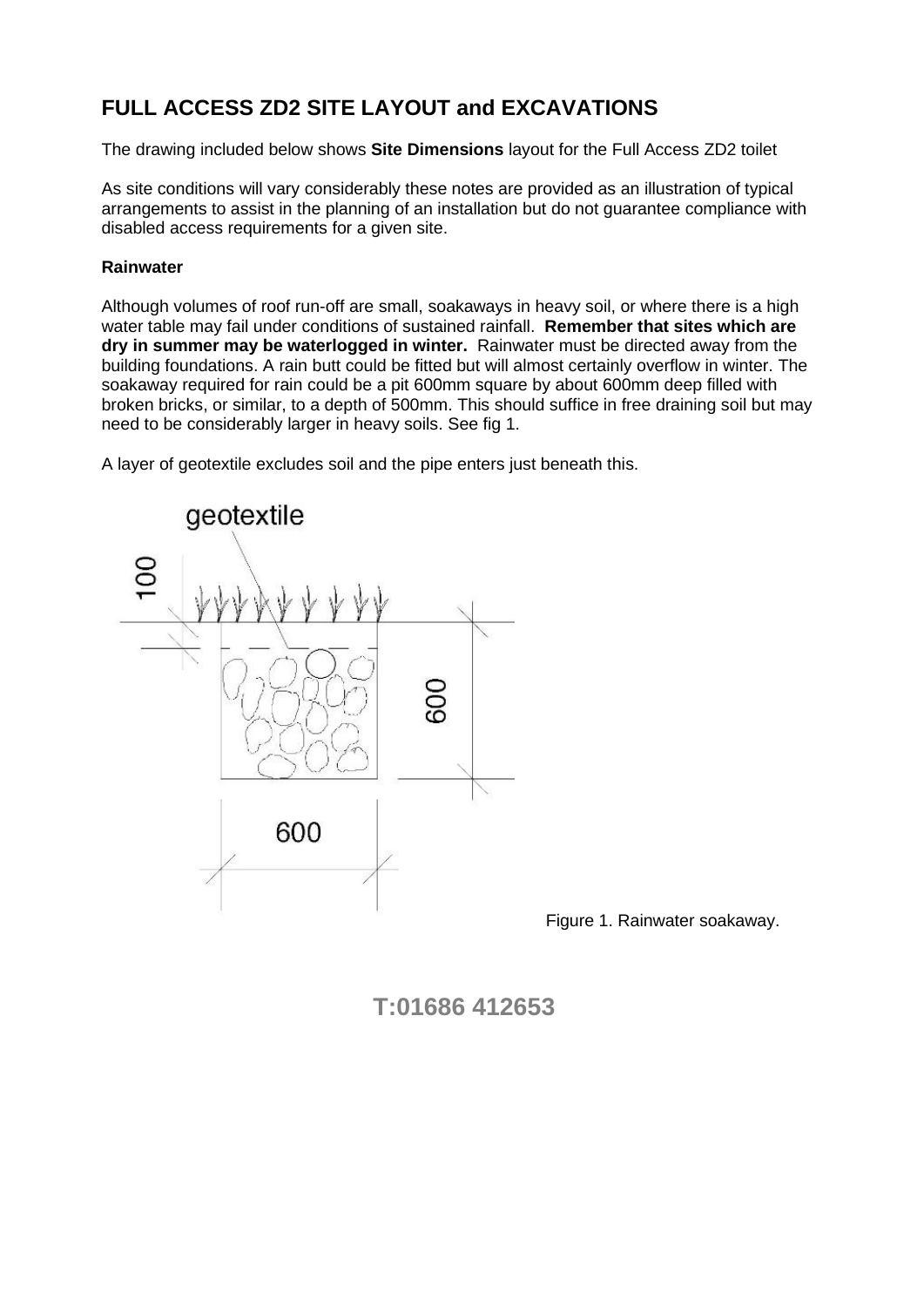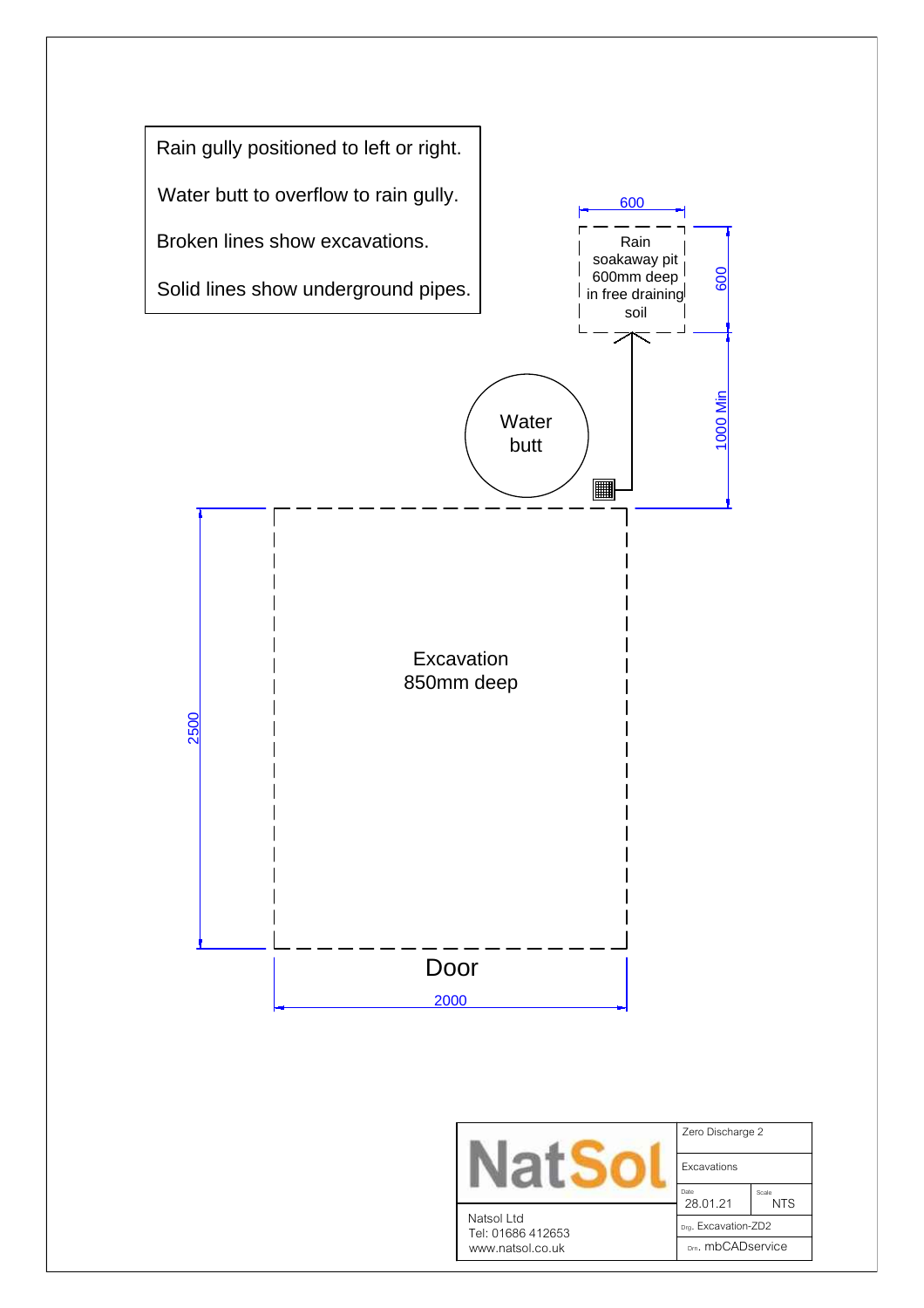# **NATSOL FULL ACCESS ZERO DISCHARGE 2 TANK INSTALLATION**

### **Checklist of components [& tools] supplied by NATSOL for this stage:**

- a. tank with central supporting wall and fitted with lid/floor section
- b. lifting slings normally carried in driver's cab

### **Personnel & skills required for this stage:**

- c. machine operator, banksman and 1 or 2 others
- d. site marking out & excavation
- e. concrete preparation and levelling
- f. lifting using digger, shackle and slings
- g. checking levels

#### **Method – see accompanying SITE LAYOUT drawing:-**

- **1. To avoid risk of hole filling with rainwater do NOT carry out excavation until tank is on site.**
- **2. The tank should be bedded onto wet concrete – do NOT prepare slab in advance.**
- **3. If there is likely to be heavy rain before the concrete has set around the tank it may be wise to fill the tank with water to prevent flotation and pump out later.**
- **4. The toilet tank weighs around 850kg. Installation may be dangerous if our instructions are not followed or if unqualified personnel are employed to operate and direct machinery. Keep onlookers and children clear of site by roping off. Wear safety clothing. Put digger driver and banksman in charge.**
	- 1. There are two methods by which the tank can be off-loaded from the delivery lorry. You can use the lifting slings supplied [ask delivery driver] and a "D" shackle **[not supplied]** as shown below, **OR** use the forks on the digger or other machinery – providing they are long enough and strong enough to lift 850 kgs. If you use forks you may need to swing the tank around on the lorry so that the forks pass underneath from the side rather than from the end. Lift using machinery and set aside on timber bearers – see below.



- 2. Carefully plan the excavation and rainwater soakaway. **See previous notes and drawing: SITE LAYOUT, EXCAVATION & SOAKAWAY.** The depth of excavation will usually be around 850mm. This allows for 50mm of concrete screed below the tank and will give a floor level which is 150mm above ground. We do not recommend the floor being less than 150mm above ground**.** On sloping sites the **minimum** height of the floor above ground should be 150mm**.**
- 3. Carry out excavation finishing this by hand if necessary to achieve the required depth evenly over 1.8m x 2m central area in bottom of hole. Carry out rainwater soakaway excavations too.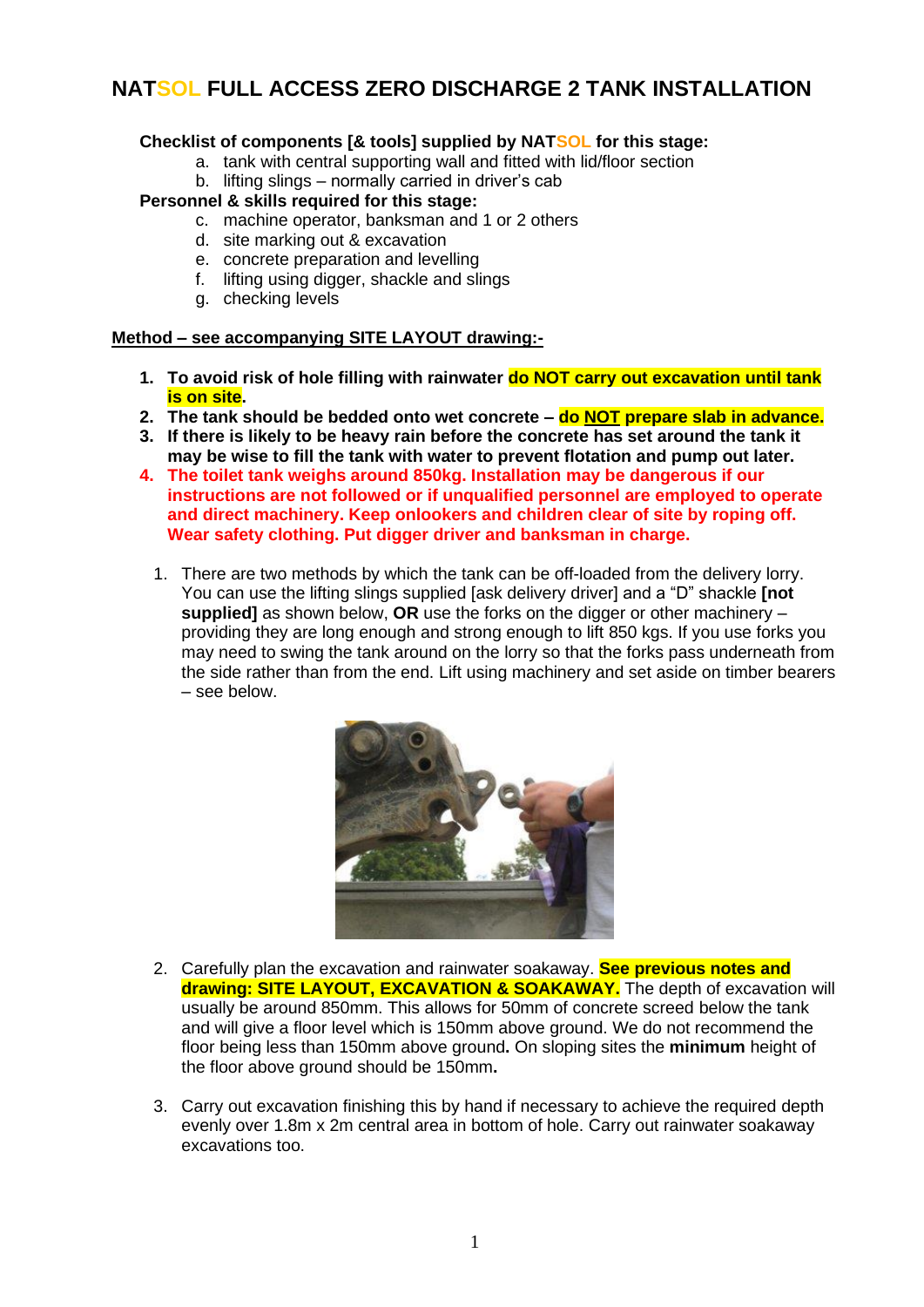

- 4. Check that subsoil is compact and firm. If it appears unstable seek professional advice as to how to proceed.
- 5. Make 50mm deep screed rails run front to back, 1.8m apart, and level them.
- 6. Fill area between them 50mm deep with fairly dry mix of approx 6:1 [aggregate: cement] and level off.



NB: On the ZD2 tank the lid is bonded onto the tank at the works and there is no urine gutter.

- 7. Check again which way round the tank has to go to ensure that the pedestal (large circular aperture) will be on the left hand side towards the back as you look in through the toilet door and then using slings beneath the end flanges lift the tank using the digger or other machinery and lower into position.
- 8. Check to see that the tank is not out of level by more than 6mm across the width and 10mm along the length. Lift out and re-level the base if necessary or tap down gently on high side using large rubber kerbing mallet.
- 9. Mix remaining concrete and fill around outside of base of unit to cover bottom retaining flange and to connect to concrete beneath. In heavy clay soils or on waterlogged sites